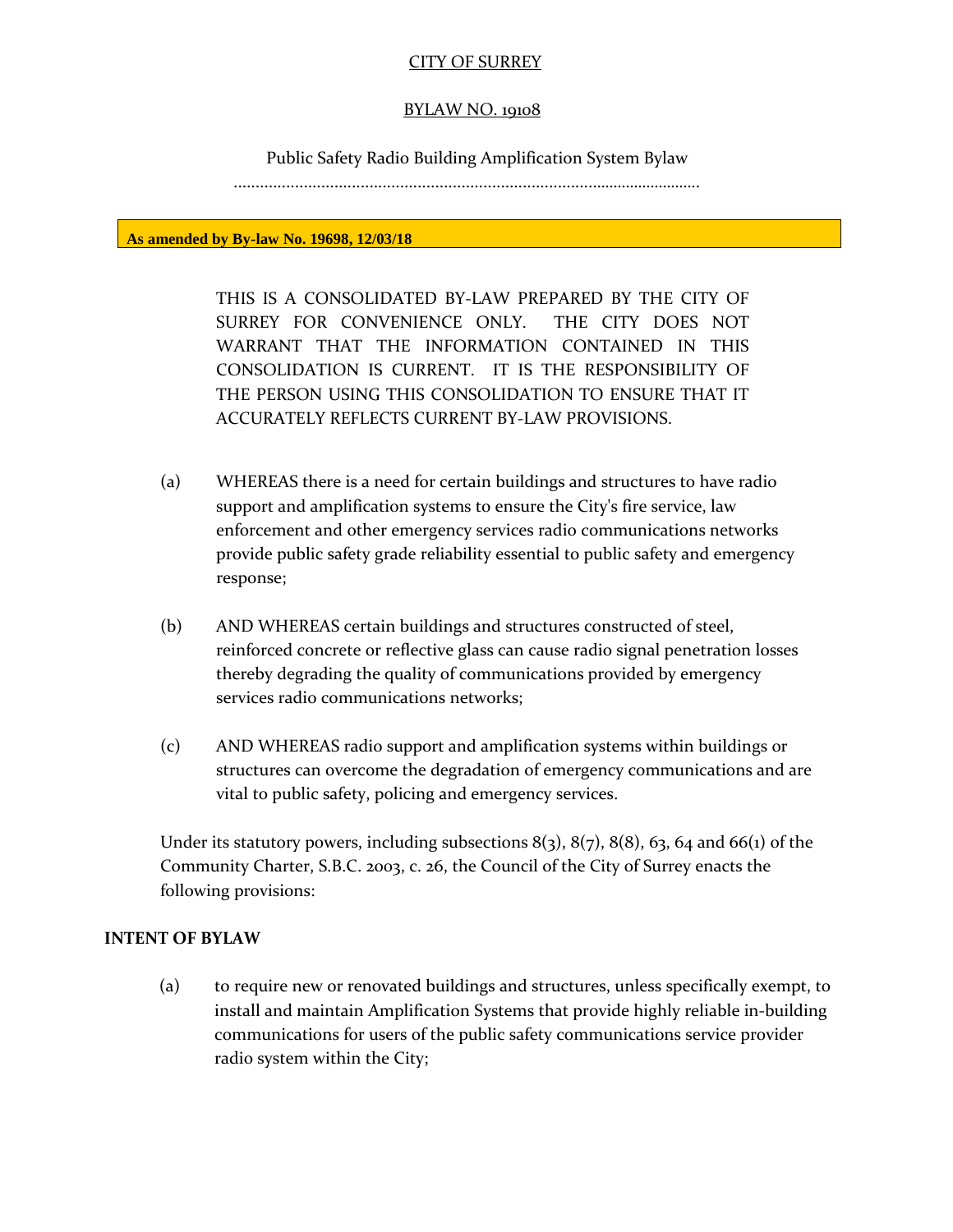- (b) to provide highly reliable public safety and emergency response in-building radio communications ensuring the health, safety and protection of persons through the requirements of this Bylaw, and
- (c) the activities undertaken by or on behalf of the City pursuant to this Bylaw are not contemplated nor intended to, nor does the purpose of this Bylaw, extend to the protection of persons from economic loss, the assumption by the City of any responsibility of ensuring compliance by a person with this Bylaw, or providing a warranty with respect to any building for which a Permit or Occupancy Permit is issued.

### **CONTENTS**

## **Part 1 Introductory Provisions**

- 1. Title
- 2. Definitions

# **Part 2 Requirements to Provide a Radio Communications Support System**

- 3. General
- 4. Amplification Systems Allowed
- 5. Testing Procedures
- 6. Exemptions
- 7. Permit and Occupancy Conditions
- 8. Right of Entry
- 9. Deemed Nuisance

## **Part 3 Offences and Penalties**

- 10. Offences
- 11. Penalties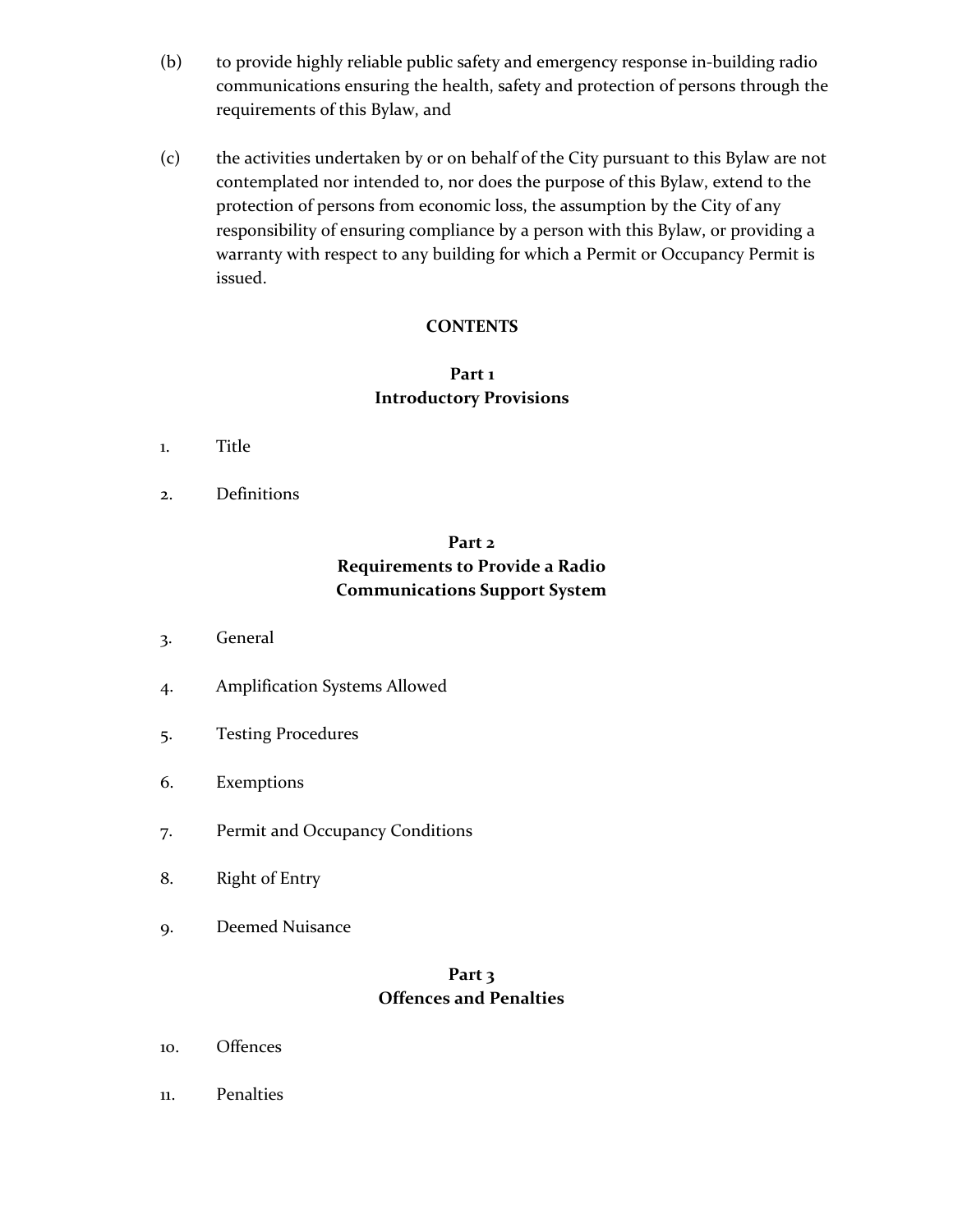### **Part 4 General Provisions**

#### 12. Repeal

13. Commencement

#### **Part 1 Introductory Provisions**

#### **Title**

1. This Bylaw may be cited as the "Public Safety Radio Building Amplification System Bylaw, 2017, No. 19108".

#### **Definitions**

2. In this Bylaw,

"**Amplification System**" means the in-building radio communications support and amplification systems described in Section 4 of this Bylaw;

"**Building Official**" means the person appointed by the City as the General Manager of Planning and Development or such person's authorized delegate;

"**City**" means the City of Surrey;

For the City of Surrey, the designated public safety communications service provider is Emergency Communications for British Columbia Incorporated "**E-Comm**" and its services encompass all the features and functions of its radio communications systems, including microwave radio systems, provided to fire services, law enforcement, British Columbia Emergency Health Services (BCEHS) and other emergency services;

"**Fire Chief**" means the person appointed by the City to be the head of its fire services or such person's authorized delegate;

"**Occupancy Permit**" means the permission or authorization in writing by the Building Official to occupy a building or structure;

"**Permit**" means authorization in writing by the Building Official to perform construction regulated by "Surrey Building Bylaw, 2012, No. 17850", as amended; and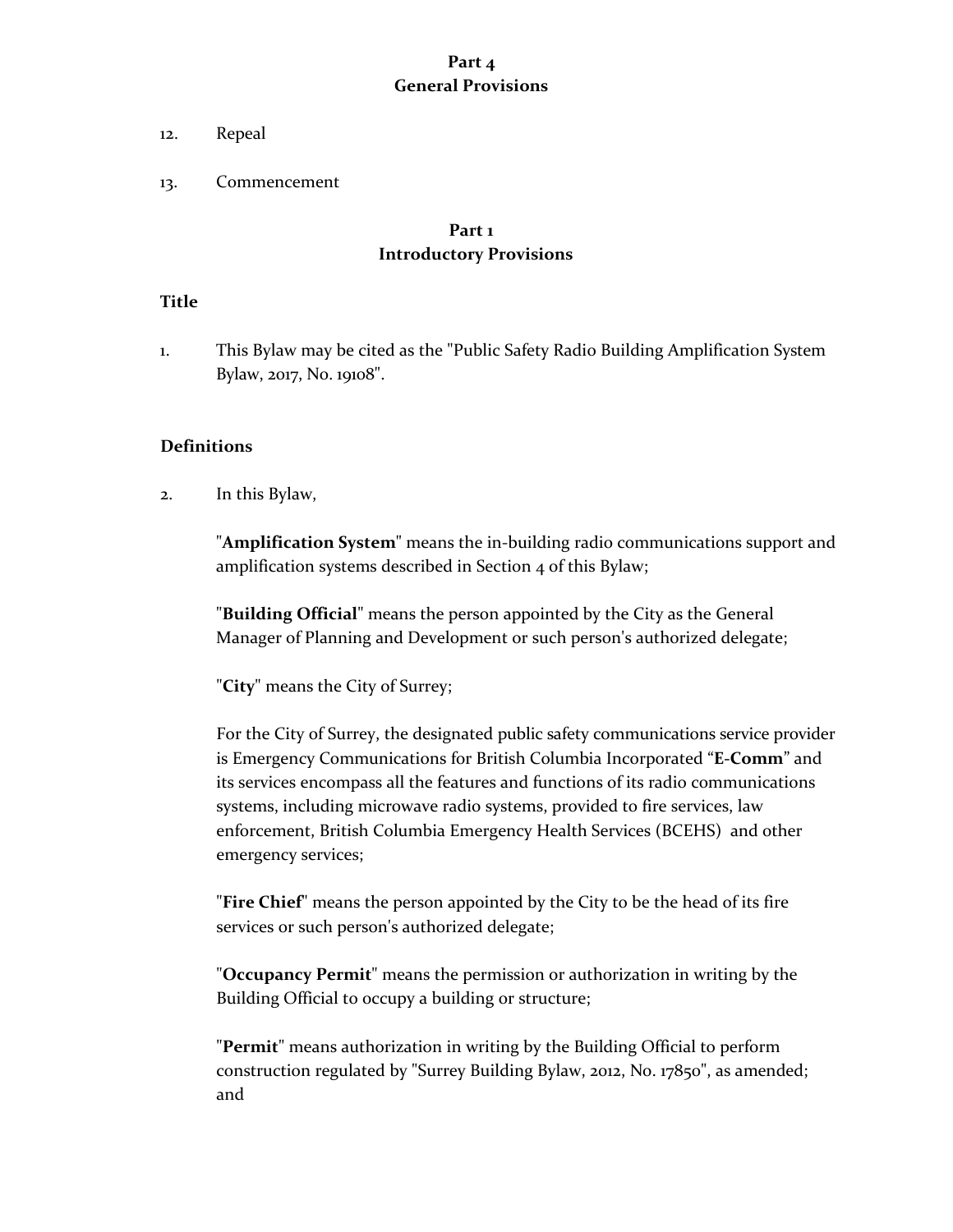"**Shadowed Area**" means an area that suffers attenuation or obstruction of radio signals to or from the area as a result of the interposition of all or any part of the building or structure in the radio signal path between the area and the transmitting/receiving site of the public safety communications service provider.

# **Part 2 Requirements to Provide a Radio Communications Support System**

#### **General**

- 3. Except as otherwise provided, no person shall erect, construct, change the use of, or renovate any building or structure or any part thereof, or cause the same to be done, which degrade the radio coverage provided by the City's public safety communications service provider as experienced by its users, including but not limited to fire services and law enforcement personnel. For the purposes of this section, adequate radio coverage shall include all of the following:
	- (a) System access and "Delivered Audio Quality" (DAQ) of 3.4 or better (speech understandable with repetition only rarely, some noise or distortion may be present) for communication between a portable (handheld) radio with simple flexible whip antenna ("rubber ducky") and the public safety communications service provider radio communication sites:
		- (i) within the building, for a minimum of 90% of the area of each floor of the building, including underground areas such as for parking; and
		- (ii) within the building, for 100% of fire command centres, stairwells, protect-in-place areas, lobby refuge areas, equipment rooms and high-hazard areas; and
		- (iii) in areas that are in the Shadow Area of the building, in 90% of all areas where DAQ 3.4 could be achieved before the erection, construction or modification of the building or structure.
	- (b) As an aid to system design, DAQ 3.4 has been measured by NTIA (U.S. Department of Commerce, National Telecommunications and Information Administration) to be approximately equivalent to 22 dBs (22 dB SINAD) for analogue signals modulated with a 1 kHz tone at 1.5 kHz deviation, and to 2% BER (Bit Error Rate) for P25 digital signals. It may also be approximately equivalent to a received signal level of -95 dBm, in the absence of other signals that may affect the receiver. Good design should provide a margin of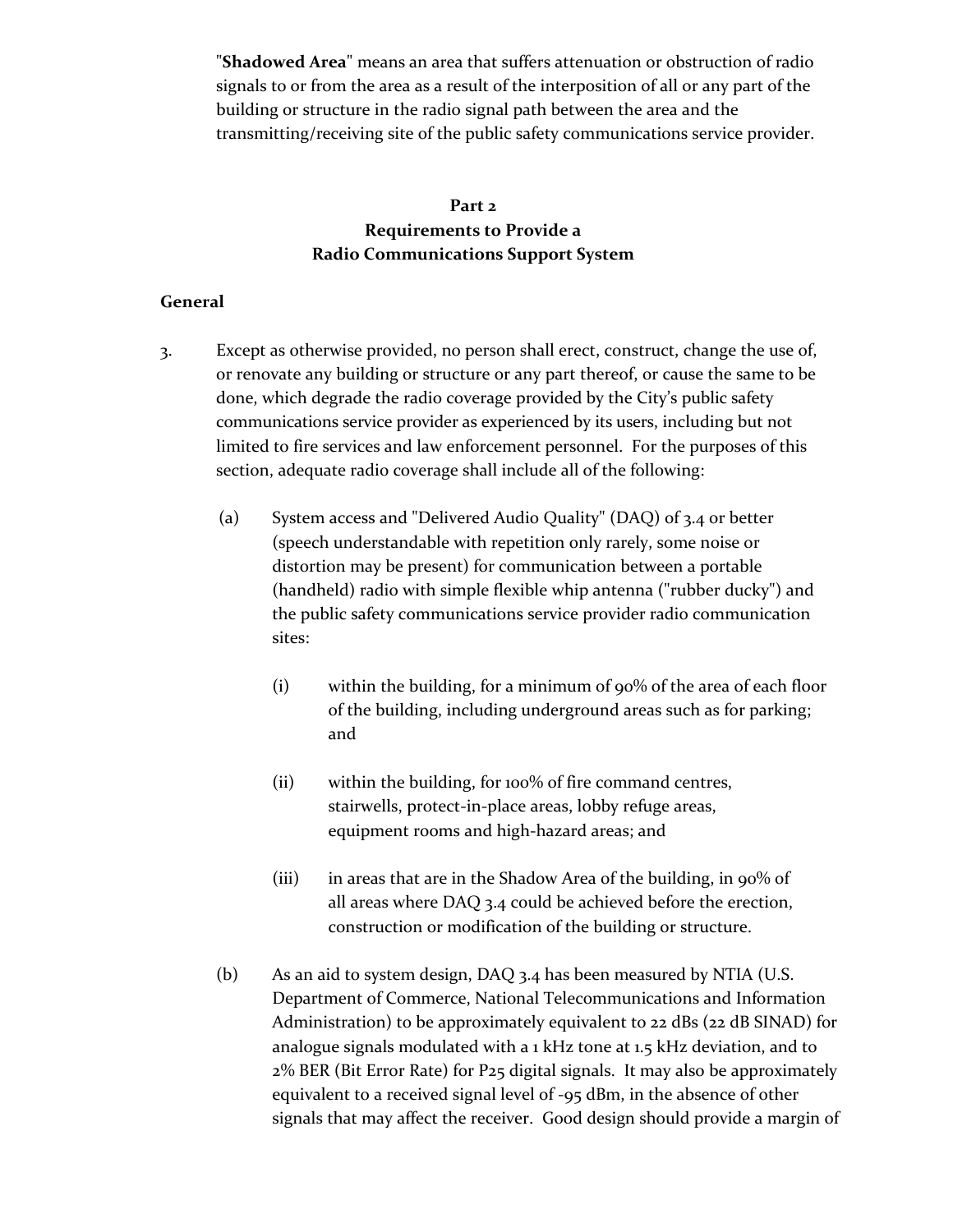not less than 10 dB to allow for uncontrolled variables. Based on the foregoing, the design target for indoor coverage should be -85 dBm.

- (c) The radio frequency range to be supported shall be any frequencies used by the public safety communications service provider's network. If signal amplifiers are used, they shall include filters that will protect the amplifiers from overload and the system from interference by out-of-band signals.
- (d) In the event that active amplification is required to meet the foregoing communication quality requirements in the building including Shadowed Area of the building, coordination with the public safety communications service provider is required to ensure that its outdoor radio communication performance is not degraded. If there is a trade-off to be made between maintaining the public safety communications service provider's outdoor radio communication performance and restoration of signal strength in the building and Shadowed Area, the trade-off decision shall be made by the public safety communications service provider and communicated to the Fire Chief by the building owner.

### **Amplification Systems Allowed**

- 4. Where a building or structure requires an Amplification System to achieve adequate radio communication coverage, such system shall include any of the following that are sufficient to achieve the required coverage:
	- (a) passive antenna systems or radiating cable systems;
	- (b) distributed antenna systems with uni-directional or bi-directional amplifiers as needed;
	- (c) voting receiver systems; or
	- (d) any other system acceptable to the Fire Chief, as signified in writing on a case by case basis.

If any part of the installed Amplification System contains an electrically powered component, the system shall be equipped to operate on an independent "Uninterruptible Power Supply" (UPS), using a battery and/or generator system, for a period of at least four hours without external power or maintenance. All amplifiers and electronics required by the system shall be protected by NEMA type 4 or higher enclosures. The UPS shall automatically charge the batteries in the presence of external power. The UPS shall provide a monitored alarm signal to indicate failure of primary power, failure of the UPS system power output, and/or discharge of the batteries. Silencing of this alarm shall be the responsibility of the person maintaining the equipment. The Surrey Fire Service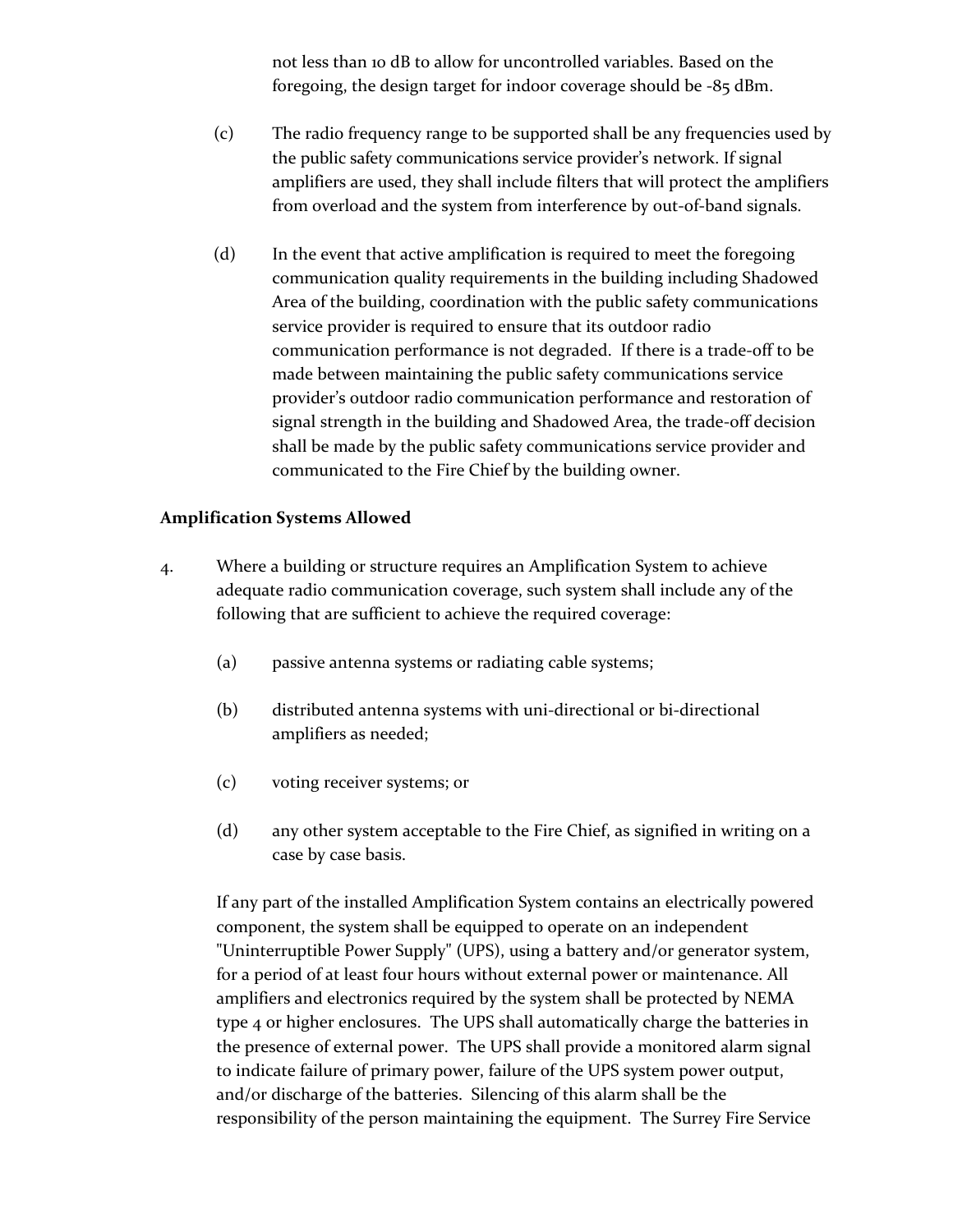shall be notified of any failure, either immediately that the failure is detected, but not later than (2) hours after the initial failure occurred.

Critical alarms detected by the equipment regarding battery condition and amplifier performance shall be reported immediately.

A system summary alarm, consisting of a relay contact closure or equivalent, shall be provided to the building fire panel via a hard wired connection.

All active systems shall be licensed by the federal regulator, Innovation, Science & Economic Development Canada (ISED), and shall comply with the applicable Standard Radio Systems Plan (SRSP). Any license required shall be renewed annually by the building owner and the cost of the licensing borne solely by the building owner.

Radio equipment shall only be selected from the ISED Radio Equipment List as described at: https://www.ic.gc.ca/eic/site/ceb-bhst.nsf/eng/h\_tt00020.html

#### **Procedures to Verify and Maintain Compliance**

- 5. Tests and measurements to verify and maintain compliance shall be made at the sole expense of the building owner. The procedures used shall be developed by the owner, subject to acceptance by the Fire Chief, and in compliance with the following guidelines:
	- (a) Acceptance Test Procedure

Acceptance tests and measurements shall be performed after completion of installation of the Amplification System. Tests shall be performed using radio frequencies assigned by the public safety communications service provider, after proper coordination with an authorized representative of that system and with the Fire Chief and the OIC of Police for the City of Surrey.

If queuing occurs on the radio system while testing is underway, testing shall be terminated immediately and resumed only when traffic levels on the system drop to the level where queuing will no longer occur.

(i) Where the Shadowed Area, or the floor plate area of a building, is greater than 4,500 m<sup>2</sup> the area shall be divided into a uniform grid of not more than 15 m on a side, or if the floor area is smaller than 4,500  $m^2$  it shall be divided into a uniform grid of approximately 20 equal areas, to a minimum of 9  $m^2$ , and measurements shall be taken in each grid area. The size of the grids shall also be reduced,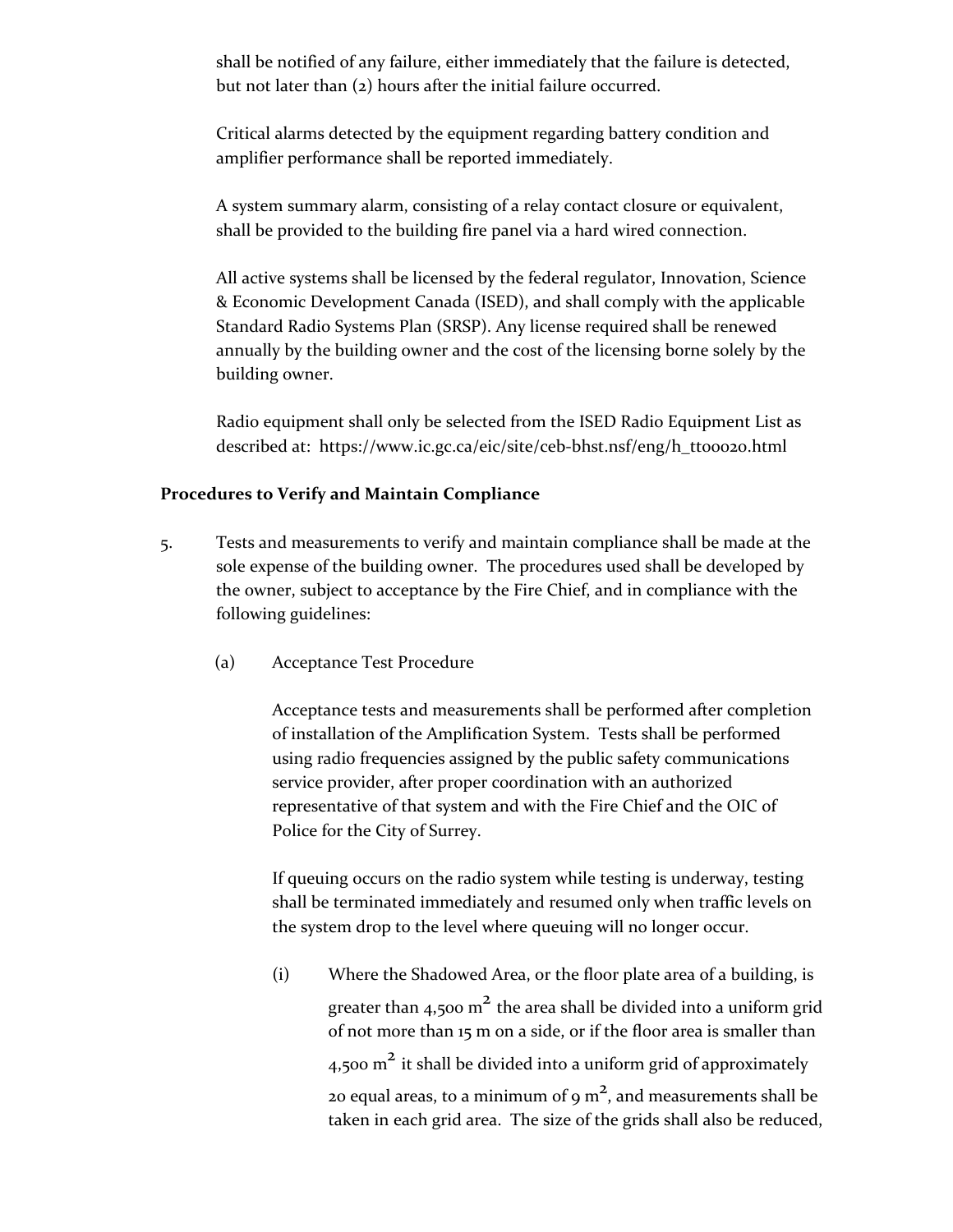or the number of grids increased, upon recommendation of the Fire Chief or inspector in areas where special construction or other obstruction may significantly affect communications. Tests shall also be performed in fire command centres, stairwells, protect-inplace areas, lobby refuge areas, equipment rooms, and high-hazard areas.

- (ii) Tests shall first be made using a portable (handheld) radio of the type used by emergency service personnel, carried at hip level (with external speaker/mic) and using a simple "rubber ducky" antenna, and shall be deemed satisfactory if DAQ 3.4 or better (speech understandable with repetition only rarely, some noise or distortion may be present) can be achieved for a five-second test transmission in each direction. If system access is not reliable, or if DAQ 3.4 for five seconds cannot be achieved at any location, the test operator may move a maximum of 1.5 m in any direction inside of the grid and repeat the test. If system access continues to be unreliable, or if DAQ 3.4 still cannot be achieved, or if there is any doubt about whether it can be achieved, a failure shall be recorded for that location.
- (iii) For all tests, a pre-defined "Harvard" sentence should be used, such that the listeners are not aware of the sentence in advance on each test. A different recorded sentence should be used at each location.
- (iv) A maximum of two (2) non-adjacent grid areas on a floor or in a shadow will be allowed to fail the test. In the event that three  $(3)$ or more areas on a floor or in a shadow fail the test, the floor or Shadowed Area may be divided into 40 approximately equal areas

to a minimum of 4  $m^2$ , and the tests repeated. In such event, a maximum of four (4) non-adjacent grid areas will be allowed to fail the test. If the Amplification System fails the 40-area test, the building owner shall have the system altered to meet the 90% coverage requirement; otherwise the Amplification System will not be accepted.

(v) If the Amplification System fails to provide acceptable communication in any of the fire command centre, any portion of a stairwell, protect-in-place areas, lobby refuge areas, equipment rooms, or high-hazard areas, the building owner shall have the system altered to meet the 100% coverage requirement for these areas, otherwise the Amplification System will not be accepted.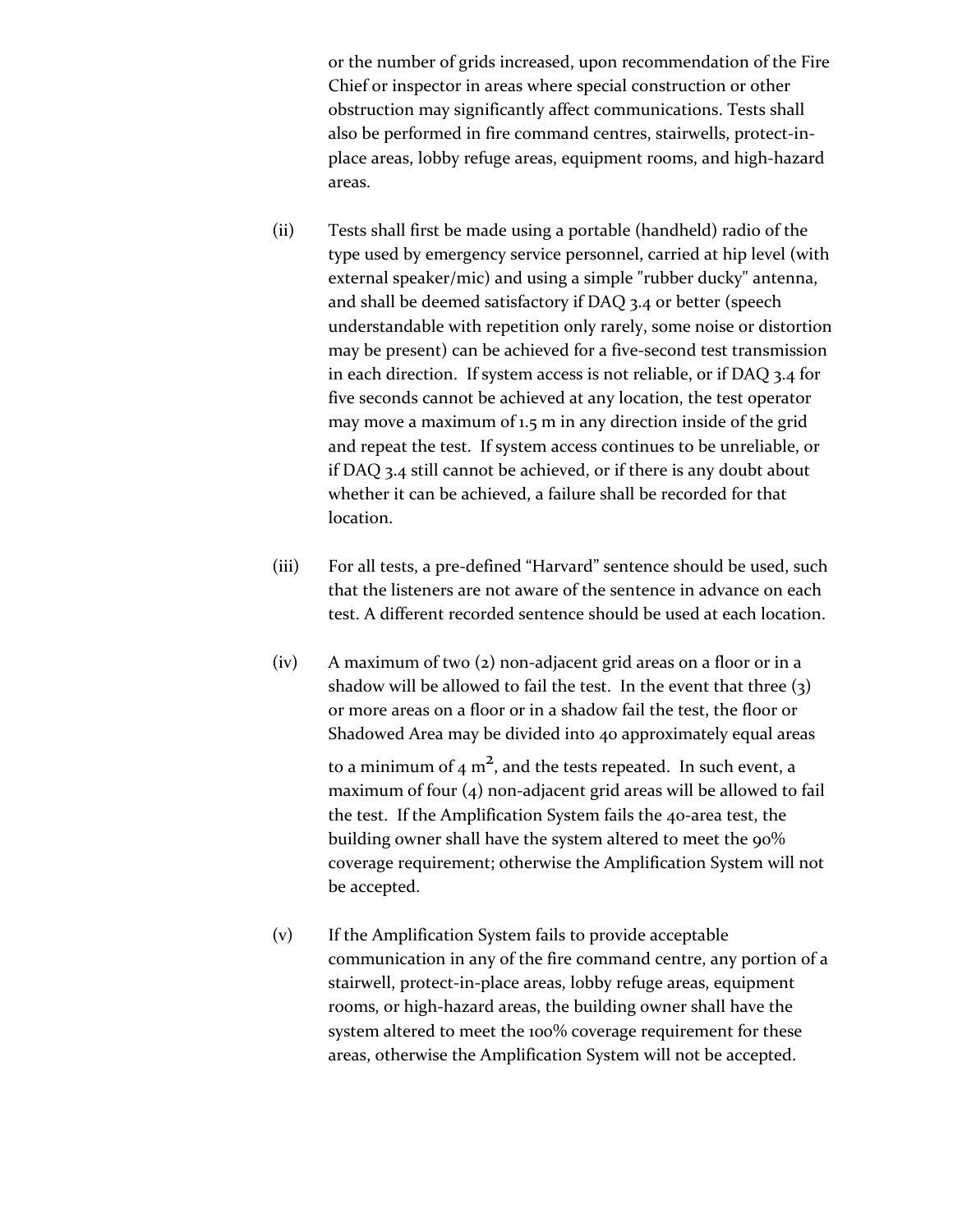(vi) Backup batteries and power supplies shall be tested under full load by generating communication traffic automatically for a duration of at least one hour. If within the one-hour period, the battery shows no symptom of failure or impending failure, the test shall be continued for additional one-hour periods to determine the integrity of the battery. The battery shall not fail within a fourhour continuous test period.

The gain values of all amplifiers shall be measured, using a service monitor that has been calibrated by a certified laboratory within the past 12 months, and the results shall be kept on file by the building owner for future verification and monitoring of performance. The gain records file must have multiple back-ups and be stored in more than one location.

(b) Annual Tests

At least annually, the building owner shall test all active components of the Amplification System, including but not limited to all amplifiers, power supplies and back-up batteries, and shall keep a record of such tests as part of the Fire Safety Plan for inspection by the Fire Chief or other inspector designated by the City. Amplifier gain shall be adjusted if necessary to re-establish the gain recorded upon acceptance testing, and batteries and power supplies shall be tested under load for a period of at least one (1) hour to verify that they will function properly during a power outage.

Additional tests or inspection of records may be conducted from time to time by the Fire Service at the discretion of the Fire Chief, after giving reasonable notice to the building owner. If communications within the building or within the Shadowed Area appear to have degraded, or if the tests show unacceptable communications performance, the owner of the building or structure is required to remedy the problem and restore the Amplification System in a manner consistent with the original acceptance criteria, unless the owner can demonstrate conclusively that the degradation is solely the result of external changes not under his or her control.

(c) Qualifications of Testing Personnel and Test (Measurement) Equipment

Tests shall be performed by or under the direct supervision of a professional engineer registered in the Province of British Columbia and qualified in radio communications. Test reports shall bear the seal of the engineer.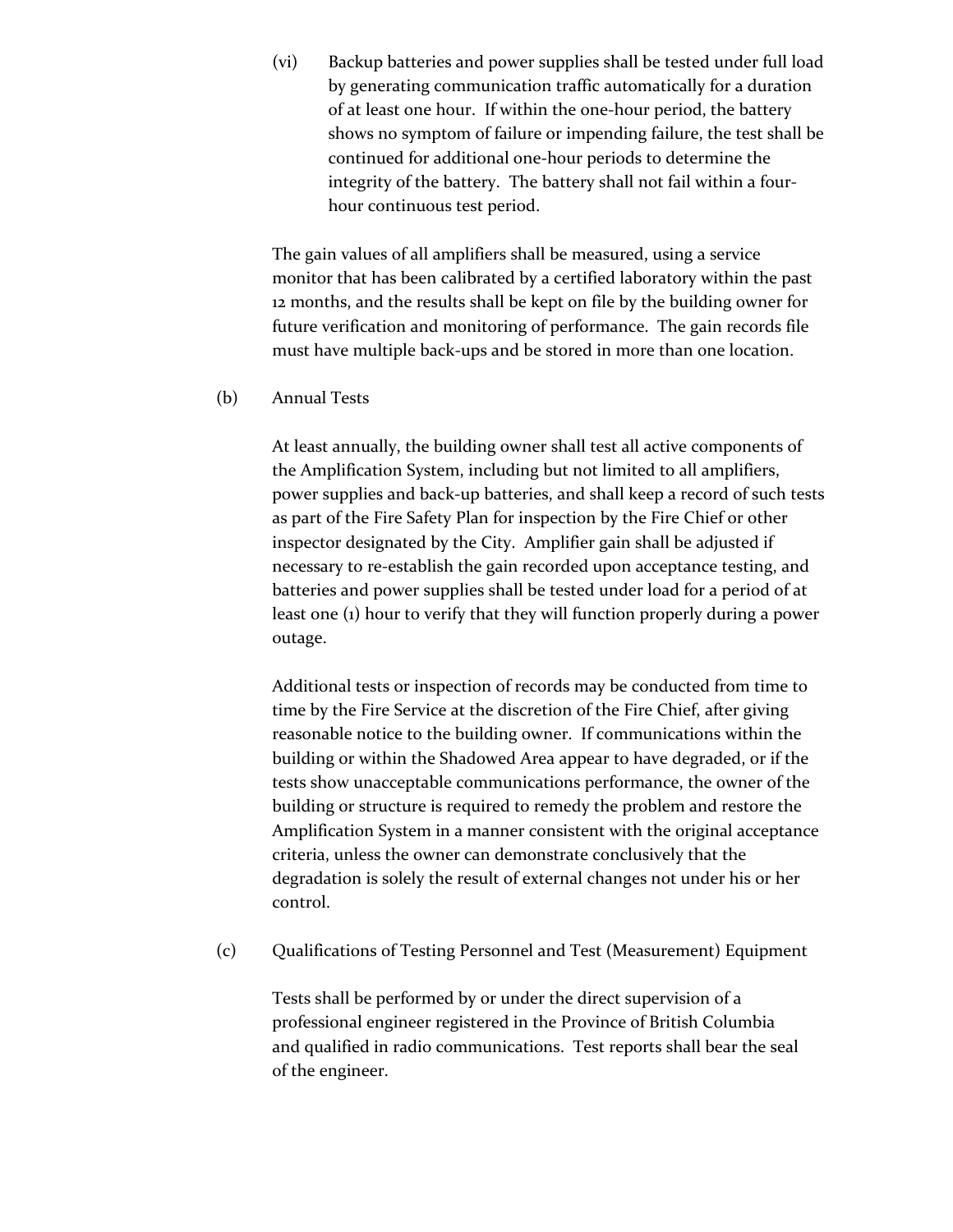Portable radios used shall be of a size and type as designated as acceptable by Surrey Fire, or such replacement radio as may be in use by Surrey Fire at the time, accepted by the public safety communications service provider and programmed to operate on a P25 radio tuned to a P25 test channel. SINAD, BER, and signal strength measurements shall be made using appropriate instrumentation acceptable to the Fire Chief. Radios and measurement equipment shall have been tested for conformance to design specifications within twelve months prior to the conduct of Amplification System acceptance tests or re-tests.

#### **Exemptions**

- 6. This Bylaw shall not apply to:
	- (a) any single-family detached or semi-detached residence;
	- (b) any building or structure that complies with all of the following:
		- i) is constructed entirely of wood frame;
		- ii) does not have any metal cladding;
		- iii) does not have any Low-E reflective glass;
		- iv) does not have any portion of the building or structure with a floor level that is partially or wholly underground, including basements, cellars and crawlspaces;
		- v) the area of all the floors of the building or structure is less than 5000 square metres, as measured to the lesser of the outside edge of the exterior walls or sheathing; and
		- vi) is less than 12 metres in height, as measured from the lowest ground elevation of the building or structure to the highest point of the building or structure; or
	- (c) any building or structure that has been granted an exemption in writing by the Fire Chief or Building Official, where the Fire Chief or Building Official considers that the building or structure should be exempt from this Bylaw, having consideration for the operational needs of the City, the need for or quality of radio coverage in the building or structure, or any other factor the Building Official or Fire Chief considers appropriate.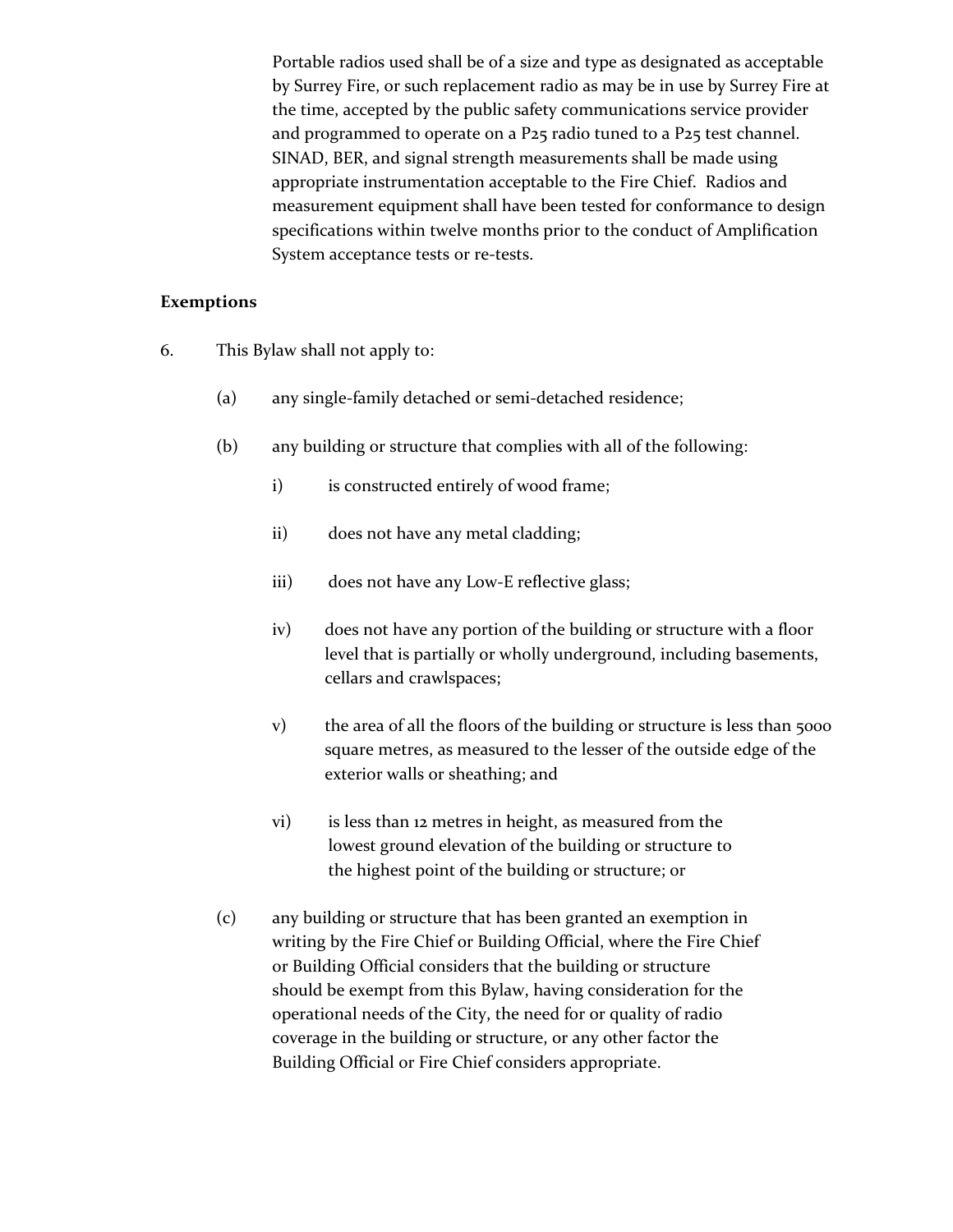#### **Permit and Occupancy Conditions**

7. No Permit or Occupancy Permit shall be issued for any building or structure until the requirements of this Bylaw have been met to the satisfaction of the Building Official and the Fire Chief.

## **Right of Entry**

8. Every owner or occupant of a building shall, at all reasonable times, permit the Building Official or the Fire Chief to enter into and inspect any building or structure to ascertain whether the regulations and provisions of this Bylaw are being obeyed and any person who refuses entry shall be in violation of this Bylaw and shall be liable to the penalties hereby imposed.

### **Deemed Nuisance**

9. The construction or erection of a building or structure which interferes with the City's fire services, law enforcement and other emergency related telecommunications networks shall constitute a nuisance because it threatens the health, safety and welfare of the residents and visitors to the City of Surrey. In addition to any other remedies or enforcement procedures provided herein, the City may seek an injunction to restrain such a nuisance.

# **Part 3 Offences and Penalties**

## **Offences**

10. Every person who violates any of the provisions of this Bylaw or who suffers or permits any act or thing to be done in contravention of this Bylaw or who neglects to do or refrains from doing any act or thing which violates any of the provisions of this Bylaw shall be liable to the penalties hereby imposed and each day that such violation is permitted to exist shall constitute a separate offence.

#### **Penalties**

11. Any person who violates any of the provisions of this Bylaw shall upon summary conviction, be liable to a penalty of not less than \$200 and not more than \$5,000 plus the cost of the prosecution, or a term of imprisonment not exceeding thirty (30) days, or both.

## **Part 4 General Provisions**